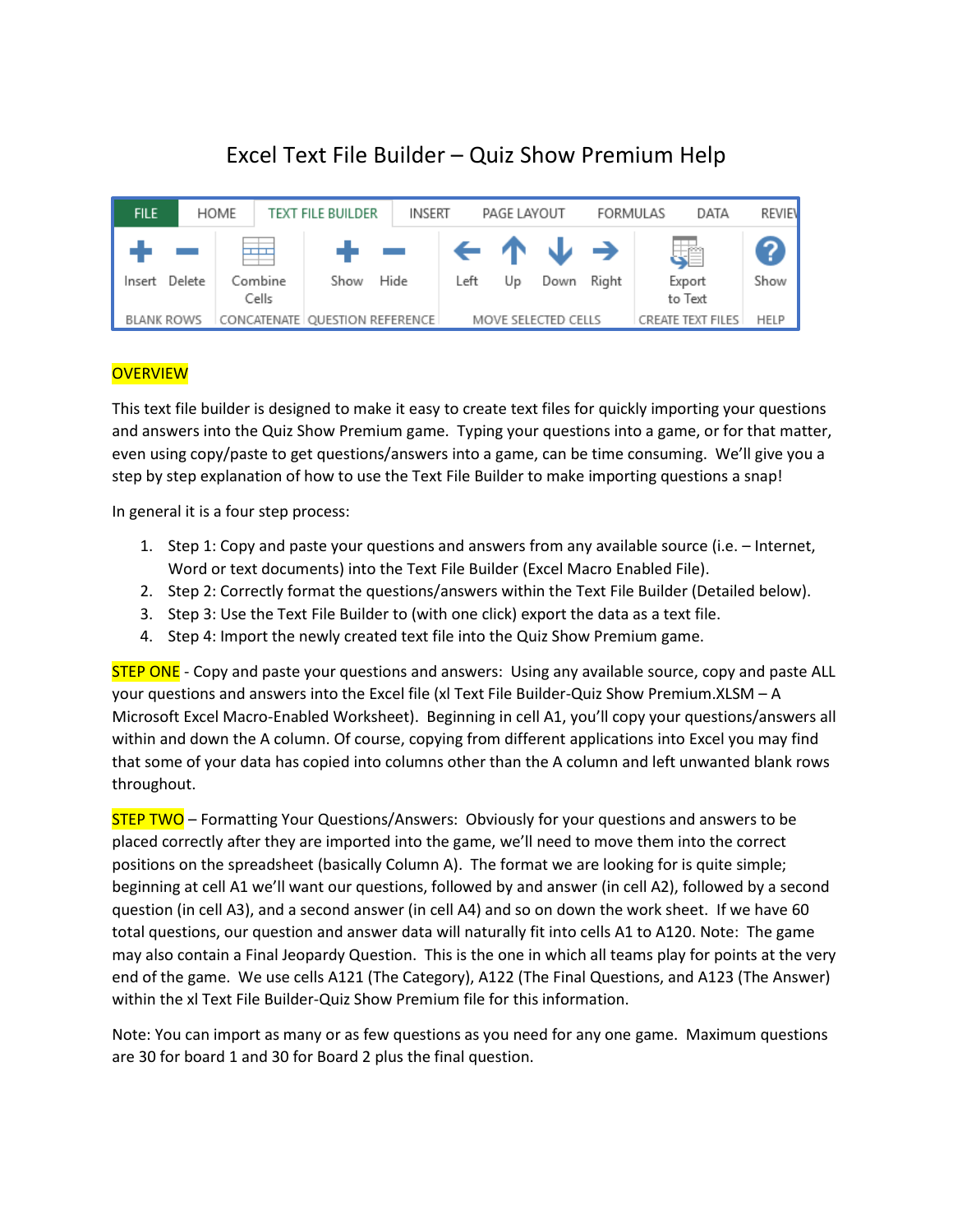| <b>FILE</b> |            | HOME                           | <b>TEXT FILE BUILDER</b> | INSERT |      | PAGE LAYOUT |                                                            | FORMULAS | DATA                     | REVIEN |
|-------------|------------|--------------------------------|--------------------------|--------|------|-------------|------------------------------------------------------------|----------|--------------------------|--------|
| Insert      | Delete     | سنسا<br>Combine<br>Cells       | - -<br>Show              | Hide   | Left | Up          | $\leftarrow$ $\uparrow$ $\downarrow$ $\rightarrow$<br>Down | Right    | 鸀<br>Export<br>to Text   | Show   |
|             | BLANK ROWS | CONCATENATE QUESTION REFERENCE |                          |        |      |             | MOVE SELECTED CELLS                                        |          | <b>CREATE TEXT FILES</b> | HELP   |

After opening the Text File Builder file you'll notice a new tab (shown above) on your Excel ribbon bar entitled "TEXT FILE BUILDER". On and within this tab we've placed various function tools to assist you in achieving the data format we've described above. These functions are entitled Insert/Delete (Blank Rows), Combine Cells (Concatenate), Show/Hide (Question Reference), Left, Up, Down, Right (Move Selected Cells), Export to Text (Create Text File) and finally Help. We've described each of these functions below.

# BLANK ROWS

These two buttons will either add or delete blank rows in any **selected** range.

## IMPORTANT: YOU MUST SELECT A RANGE OF CELLS BEFORE PRESSING ONE OF THESE BUTTONS.

The Add button will add a blank row below any of the cells in your selected range that contain data. This is helpful if you have data in columns other than A because, remember, you'll need to move this data into column A. The Move Cell buttons will also help here and are described below.

The Delete button will delete any blank rows in the selected range of cells. This will come in handy for instance when the data you initially paste into our worksheet contains unwanted rows between question and answers. If you delete blank rows and have the Question Reference showing, you will have to hide and reshow Question Reference to correct the headings.

## **CONCATENATE**

The combine cells button is also helpful when formatting multiple-choice questions and answers. We often find that when copy/pasting multiple choice (A., B., C., D.) questions the answer choices fall in separate Excel cells, and often within columns other than column A. To achieve our prescribed format you'll want to combine the  $(A - D)$  answers into the question text itself. This can be done by selecting the cells that contain both the question and possible multiple choice answers, and clicking on the Combine Cells function. This will add all choices  $(A - D)$  to the end of your question, even if the various choices were located in different columns on your worksheet (i.e. – Your question is in cell A5, while the multiple choice answers are found scattered. The A choice is in cell B7, the B choice is found in C8, the D choice in D10 and the D choice found in E11).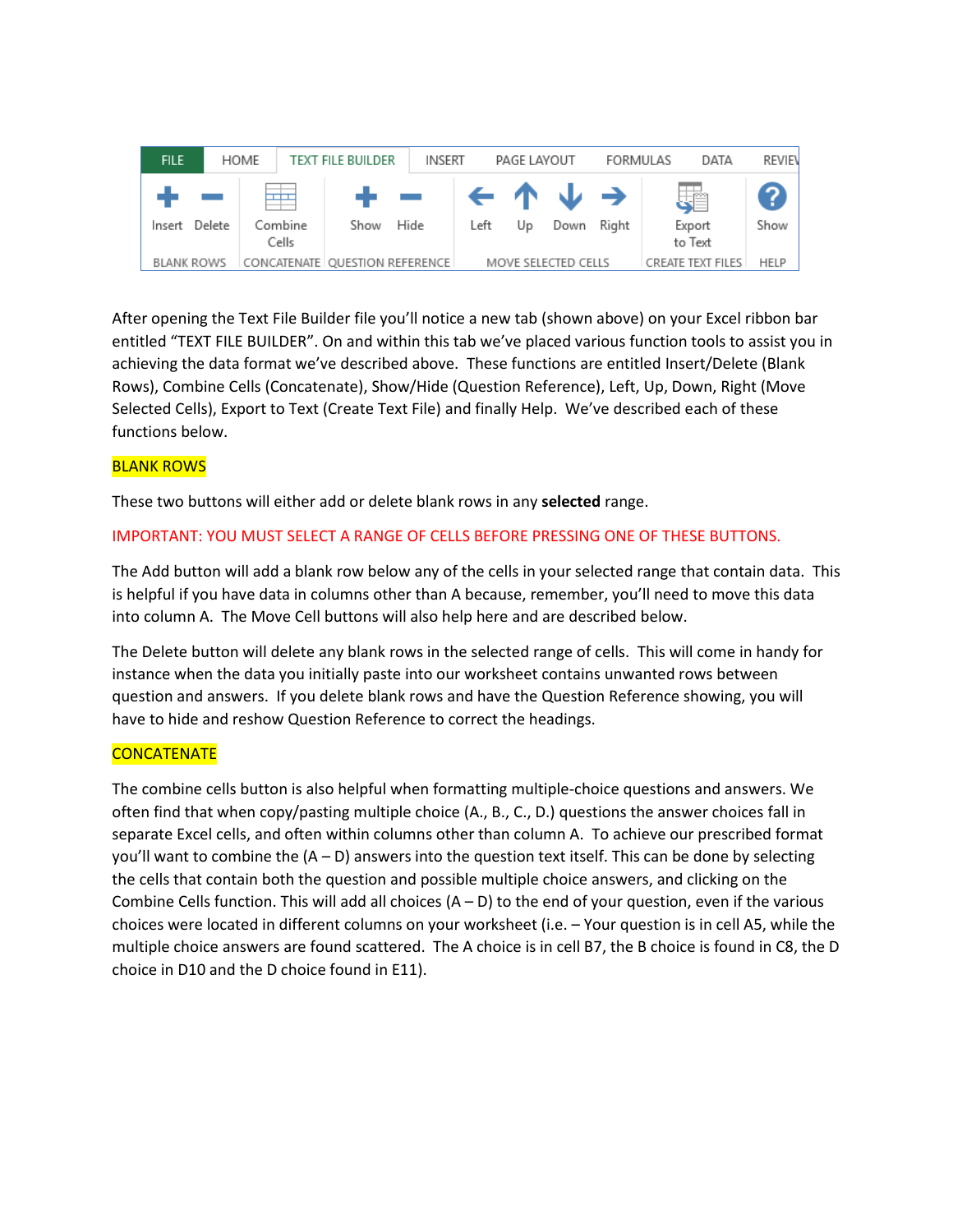|                  |                |          |                                                |            | Here's a before and after look. |   |               |    |                     |                                                                                           |                     |            | ᆩ              |  |   |   |  |
|------------------|----------------|----------|------------------------------------------------|------------|---------------------------------|---|---------------|----|---------------------|-------------------------------------------------------------------------------------------|---------------------|------------|----------------|--|---|---|--|
|                  |                | в        |                                                | D          | Е                               | G | н             |    | A                   | В                                                                                         |                     |            | $\blacksquare$ |  | G | н |  |
|                  |                |          | Who was the first President of the US?         |            |                                 |   |               |    |                     | Who was the first President of the US?                                                    |                     |            | 고              |  |   |   |  |
|                  |                |          | 2 Answer: George Washington                    |            |                                 |   |               |    |                     | 2 Answer: George Washington                                                               |                     |            |                |  |   |   |  |
|                  |                |          | 3 What planet is fourth furthest from the sun? |            |                                 |   |               |    |                     | What planet is fourth furthest from the                                                   |                     |            |                |  |   |   |  |
|                  | 4 Answer: Mars |          |                                                |            |                                 |   |               |    | <b>Answer: Mars</b> |                                                                                           |                     |            |                |  |   |   |  |
|                  |                |          | 5 Who was the fifth President of the US?       |            |                                 |   |               |    |                     | Who was the fifth President of the US? ->A. Adams ->B. Jefferson ->C. Madison ->D. Monroe |                     |            |                |  |   |   |  |
|                  |                |          |                                                |            |                                 |   |               |    |                     |                                                                                           |                     |            |                |  |   |   |  |
|                  |                | A. Adams |                                                |            |                                 |   |               |    |                     | A. Adams                                                                                  |                     |            |                |  |   |   |  |
|                  |                |          | <b>B.</b> Jefferson                            |            |                                 |   | <b>BEFORE</b> |    |                     |                                                                                           | <b>B.</b> Jefferson |            |                |  |   |   |  |
|                  |                |          |                                                |            |                                 |   |               |    |                     |                                                                                           |                     |            |                |  |   |   |  |
| 10 <sup>10</sup> |                |          |                                                | C. Madison |                                 |   |               |    |                     |                                                                                           |                     | C. Madison |                |  |   |   |  |
| 11               |                |          |                                                |            | D. Monroe                       |   |               |    |                     |                                                                                           |                     |            | D. Monroe      |  |   |   |  |
| 12               |                |          |                                                |            |                                 |   |               | 12 |                     |                                                                                           |                     |            |                |  |   |   |  |

Finally you'll need to manually delete the old scattered  $A - D$  choices by selecting the range they are found in and clicking delete.

This combining function can also work well when grouping answers with any additional Information text found in separate cells.

#### SHOW/HIDE – Question References

The Quiz Show Premium game has two boards with a total of 60 questions on the 2 boards and one Final Question. If you wanted to use all 60 questions and have a Final Game Question, you'd use a total of 123 cells in column A (Two rows for each of 60 questions/answers and 3 rows for the Final Question (Category/question/answer)). If using just one board and 30 questions with no Final Question; you would use the first 60 cells in column A for your questions and answers.

The Quiz Show Premium Game however will allow you to use any board configuration you desire. For example, below we've configured our first or regular board  $(1 - 30$  questions) in a sort of "W" configuration. Here we deactivated several question buttons on the board. However, if importing questions it might be difficult to know which questions corresponded to which button on the board!

| <b>Leading</b> | <b>Customer</b><br><b>Service</b> | <b>Empower</b><br>ment | <b>Teamwork</b> | <b>Listening</b> | Commun-<br>cations |
|----------------|-----------------------------------|------------------------|-----------------|------------------|--------------------|
| 200            | 200                               |                        |                 | 200              | 200                |
| 400            | 400                               |                        |                 | 400              | 400                |
|                | 600                               | 600                    | 600             | 600              |                    |
|                | 800                               | 800                    | 800             | 800              |                    |
|                |                                   | 1000                   | 1000            |                  |                    |

That's why we've created a (Show/Hide) reference chart, which tells you both the category and question number for the question/answer combination (shown below).

When you click "SHOW" the reference chart appears (within column A and shown right). When you click "HIDE" it disappears and effectively moves your questions/answer back into column A (where we want them). There are normally 5 question/answer combinations under each category within the game. In the game board above you'd want to ensure you had a question/answer combination in Category 1 (Leading) and question/answers 1 & 2 (For 200 and 400) but skip question/answers 3 - 5. In this regard

|                 | A                          |                                                        |
|-----------------|----------------------------|--------------------------------------------------------|
| 1               | Category 1 Question 1->    | Question To Be Presented Here. Can be used for Ope     |
| $\overline{2}$  | Category 1 Answer 1->      | Correct Response Here OR Additional Information        |
| 3               | Category 1 Question 2->    | Question To Be Presented Here                          |
| 4               | Category 1 Answer 2->      | <b>Correct Response Here OR Additional Information</b> |
| 5.              | Category 1 Question 3->    | Question To Be Presented Here                          |
| 6               | Category 1 Answer 3->      | Correct Response Here OR Additional Information        |
| 7               | Category 1 Question 4->    | Question To Be Presented Here                          |
| 8               | Category 1 Answer 4->      | Correct Response Here OR Additional Information        |
| 9               | Category 1 Question 5->    | Question To Be Presented Here                          |
| 10              | Category 1 Answer 5->      | Correct Response Here OR Additional Information        |
| 11              | Category 2 Question 1->    | Question To Be Presented Here                          |
| 12 <sup>1</sup> | Category 2 Answer 1->      | Correct Response Here OR Additional Information        |
| 13              | Category 2 Question 2->    | Question To Be Presented Here                          |
| 14              | Category 2 Answer 2->      | Correct Response Here OR Additional Information        |
| 15              | Category 2 Question 3->    | Question To Be Presented Here                          |
| 16              | Category 2 Answer 3->      | Correct Response Here OR Additional Information        |
| 17              | Category 2 Question 4->    | Question To Be Presented Here                          |
| 18              | Category 2 Answer 4->      | Correct Response Here OR Additional Information        |
| 19              | Category 2 Question 5->    | Question To Be Presented Here                          |
| 20              | Category 2 Answer 5->      | Correct Response Here OR Additional Information        |
|                 | 21 Category 3 Question 1-> | Question To Be Presented Here                          |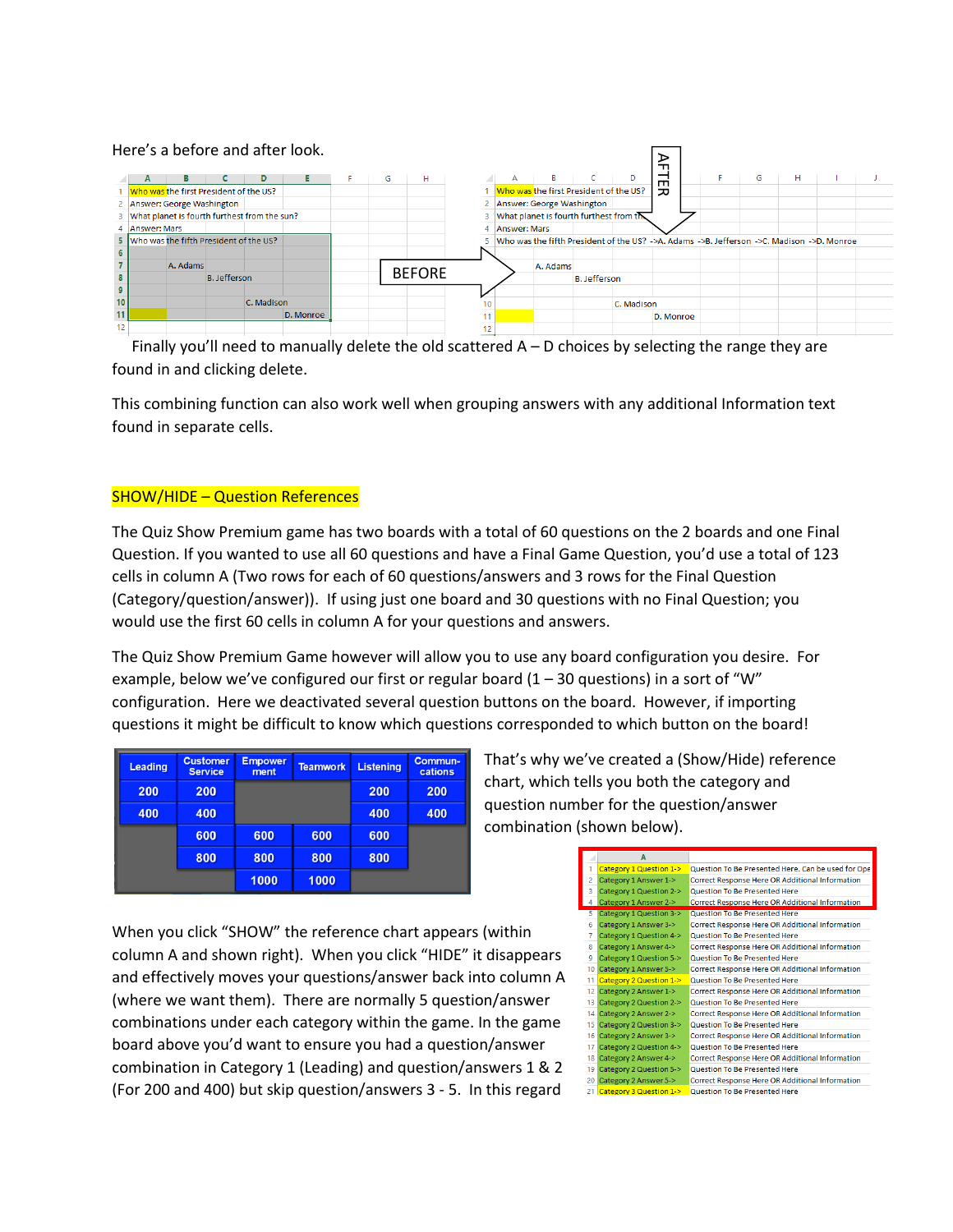your question/answers would be placed in cells A1 through A4 (also shown above).

If you attempted to create (by creating on the Export to Text button) the text file while the reference chart is still visible in column A, we automatically close it for you before creating the file so that the reference information in NOT imported into the game.

Color coding for the Question Reference:

Green = All possible cells for the Question Reference. Yellow = First Question of each category Blue = Last answer of each category

Note: We might also suggest, where no question/answer combination is being used for your board configuration, that you enter "No Question & No Answer" within those A column cells (shown below). In this way, if you are importing questions into a game that already has questions in it, all

questions/answers will be over written, and there is less chance of confusion.

| What type of glands do pigs not have and so must wallow in mud to beat the heat? |  |  |  |
|----------------------------------------------------------------------------------|--|--|--|
| A: Sweat glands.                                                                 |  |  |  |
| Charles de Gaulle was President of which European country?                       |  |  |  |
| A: France.                                                                       |  |  |  |
| <b>No Question</b>                                                               |  |  |  |
| No Answer                                                                        |  |  |  |
| <b>No Question</b>                                                               |  |  |  |
| No Answer                                                                        |  |  |  |
| <b>No Question</b>                                                               |  |  |  |
| No Answer                                                                        |  |  |  |
| <b>No Question</b>                                                               |  |  |  |
| No Answer                                                                        |  |  |  |
|                                                                                  |  |  |  |

| <b>FILE</b>       |        | HOME                                         | <b>TEXT FILE BUILDER</b> | INSERT |                                                             | PAGE LAYOUT |                     | FORMULAS | DATA                     | REVIEN |
|-------------------|--------|----------------------------------------------|--------------------------|--------|-------------------------------------------------------------|-------------|---------------------|----------|--------------------------|--------|
| Insert            | Delete | $\overline{\phantom{a}}$<br>Combine<br>Cells | de la c<br>Show          | Hide   | $\left  \leftarrow \wedge \cup \rightarrow \right $<br>Left | Up          | Down                | Right    | 建<br>Export<br>to Text   | Show   |
| <b>BLANK ROWS</b> |        | CONCATENATE   QUESTION REFERENCE             |                          |        |                                                             |             | MOVE SELECTED CELLS |          | <b>CREATE TEXT FILES</b> | HELP   |

## MOVE SELECTED CELLS

The four arrow buttons (shown above) will allow you to move the active cell or selected range of cells around on the sheet. This is perfect for moving an answer in any other column/row under the correct question in column A. Remember you can always add and delete wanted or unwanted rows by clicking either the insert or delete button found in the Blank Rows section. **When moving cells however it is important to note that if you move data into cells which contain other data, the original data will be over written.**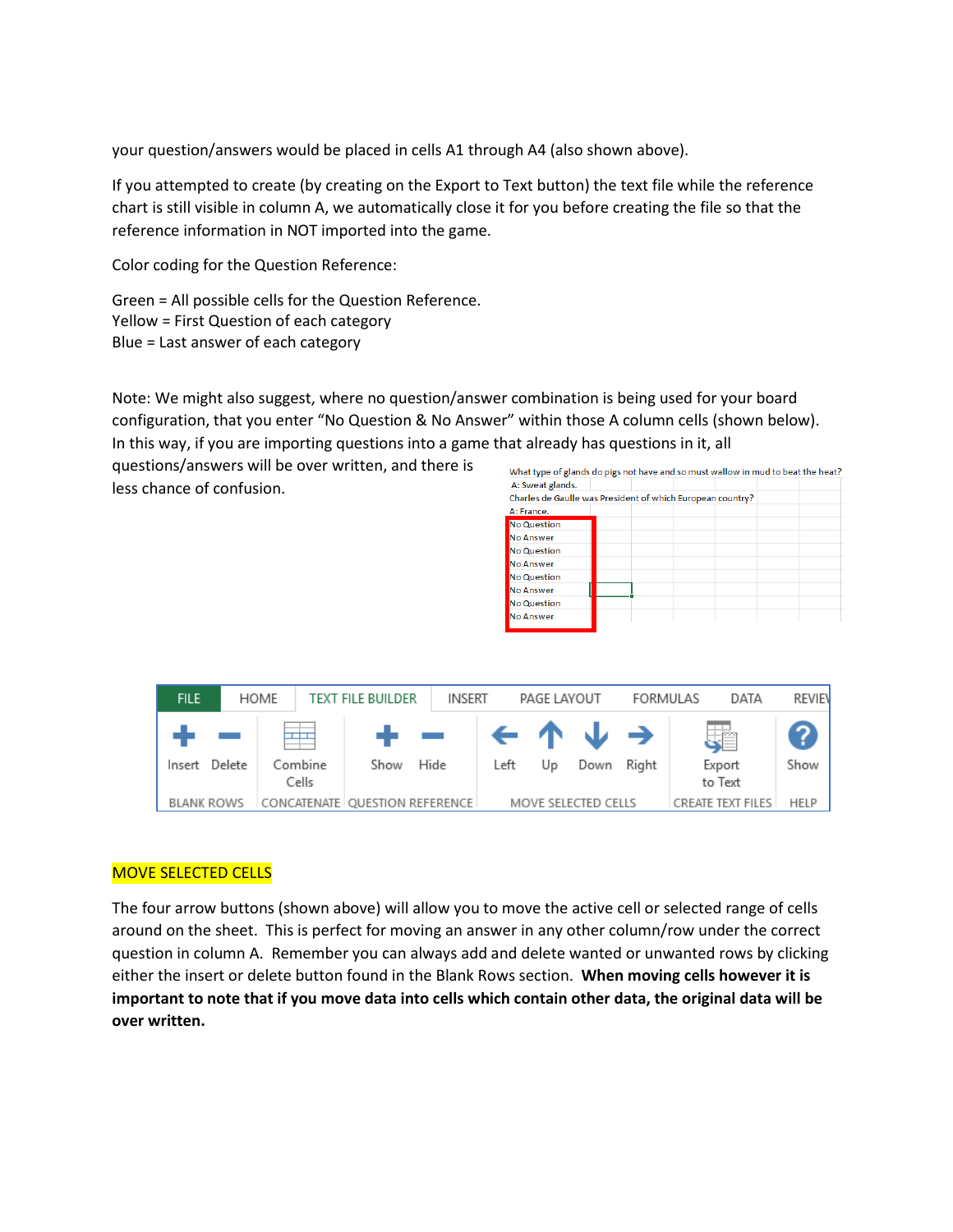Here's a quick summary of the formatting we just discussed:

- 1. Use the range of cells A1 A123, for your Quiz Show Premium game
- 2. All data must be in column A prior to creating your text file.
- 3. The correct format requires a question followed directly by its corresponding answer below it. Blank Question/Answer rows are okay however you may want to fill such blanks with "No Question" or "No Answer"
- 4. Rows can be inserted/deleted from a selected range of cells
- 5. Cells can be moved and combined using the file formatting tools

## STEP 3 – CREATING THE TEXT FILE

After you have moved all your data into Column A as described above, the Create Text File (Export to Text) button will instantly create the text file, ready to be imported into the Quiz Show Premium game.

| X Choose Path and Name for TextFile<br>« TGI Product D > Quiz Show Premium<br>Search Quiz Show Premium<br>$\leftarrow$ $\rightarrow$<br>个<br>৺ ু<br>م<br>⊞ ·<br>Organize v<br>New folder<br>◙<br>́<br><b>TGI Tech</b><br>Λ<br>Date modified<br>Name<br>Type<br><b>TGI Testing Files</b><br><b>New Graphics</b><br>1/10/2018 1:13 PM<br>File folder<br><b>TGI Trial Versions</b><br><b>Sample Text Files</b><br>1/10/2018 10:06 AM<br>File folder<br><b>TGI Video Files</b><br><b>TGI Web Files</b><br><b>N</b> VideoBlocks |               |
|----------------------------------------------------------------------------------------------------------------------------------------------------------------------------------------------------------------------------------------------------------------------------------------------------------------------------------------------------------------------------------------------------------------------------------------------------------------------------------------------------------------------------|---------------|
|                                                                                                                                                                                                                                                                                                                                                                                                                                                                                                                            | $\times$      |
|                                                                                                                                                                                                                                                                                                                                                                                                                                                                                                                            |               |
|                                                                                                                                                                                                                                                                                                                                                                                                                                                                                                                            |               |
|                                                                                                                                                                                                                                                                                                                                                                                                                                                                                                                            |               |
|                                                                                                                                                                                                                                                                                                                                                                                                                                                                                                                            |               |
|                                                                                                                                                                                                                                                                                                                                                                                                                                                                                                                            |               |
|                                                                                                                                                                                                                                                                                                                                                                                                                                                                                                                            |               |
|                                                                                                                                                                                                                                                                                                                                                                                                                                                                                                                            |               |
|                                                                                                                                                                                                                                                                                                                                                                                                                                                                                                                            |               |
| <b>Co.</b> OneDrive                                                                                                                                                                                                                                                                                                                                                                                                                                                                                                        |               |
| This PC                                                                                                                                                                                                                                                                                                                                                                                                                                                                                                                    |               |
| v<br>$\prec$                                                                                                                                                                                                                                                                                                                                                                                                                                                                                                               | $\rightarrow$ |
| File name:                                                                                                                                                                                                                                                                                                                                                                                                                                                                                                                 | $\checkmark$  |
| Save as type: Text Files                                                                                                                                                                                                                                                                                                                                                                                                                                                                                                   | $\checkmark$  |
| Authors: Business<br>Tags: Add a tag                                                                                                                                                                                                                                                                                                                                                                                                                                                                                       |               |
| Cancel<br><b>Tools</b><br>Save<br>$\land$ Hide Folders                                                                                                                                                                                                                                                                                                                                                                                                                                                                     | ú.            |

When this pop up appears, you can name and place your newly created text files in any folder of your choice. Again the text file is created from the information in column A for the active worksheet. You may also create multiple worksheets with different questions/answers within the same Excel file; a good way to keep organized.